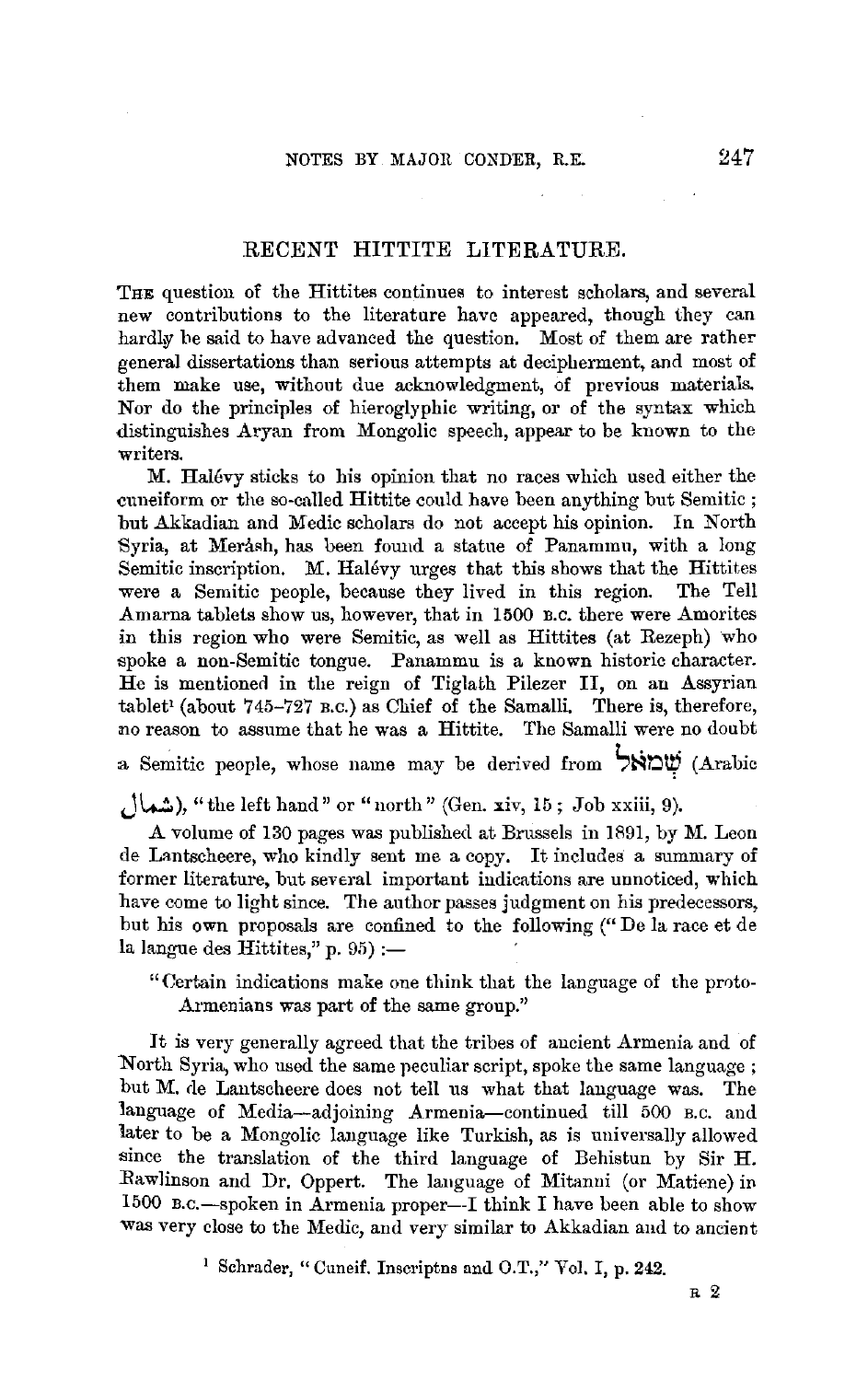Turkish speech.<sup>1</sup> The language of the Prince of Rezeph, in the same correspondence (from Tell Amarna) appears to be the same, and he calls himself a Hittite. Hence it seems safe to conclude that Hittite was a Mongolic language like Akkadian and Turkish.

Herodotus says (vii, 73) that the Armenians of his time were colonists from Phrygia, and the Phrygians were, he says, Europeans, and apparently Aryans (Briges). The modern language of Armenia is an Aryan tongue, which stands midway between Slavonic and Persian speech. The Phrygians appear to have entered Asia Minor about 800 B.c., but were not the only population. The Carians and Lydians were (judging from the remains of their languages) partly Mongolic-as Dr. Beddoe supposes also on anthropological grounds-and the Lycians appear to have been akin to the Persians. The language spoken at Lake Van was-as I think I have been able to show pretty clearly from grammar and vocabularyan Aryan language, akin also to Persian, and spoken in the 9th century s.c.2 When, therefore, M. de Lantscheere speaks of "proto-Armenians" we gain no definite knowledge till he has defined his terms. Aryan and Mongolic languages belong to distinct classes of Asiatic speech, and both classes are represented in ancient, as they are in modern, Armeuia.

At Berlin, during 1892, was published another work, by Priv. Doc. F. E. Peiser, of the University of Breslau. Concerning this, a writer in the Royal Asiatic Society's Journal for April, 1893, says, "We fail to discern a shadow of probability in his elaborate essay at decipherment." Dr. Peiser, however, appears to have taken some pains to study the question grammatically. He accepts the view which I put forward in 1887, in "Altaic Hieroglyphs," which had not been then previously proposed by any one : namely, that the language was Mongolic, and akin to Turkish; a view which will, I believe, in the end prevail over others. He proposes a paradigm of the Hittite, as compared with modern Turkish verbs, which appears to me improbable ; because the ancient languages of this class-Medic aud Akkadian-have a very imperfectly developed verb, and these contemporary languages are more likely than modern tongues to have resembled Hittite grammatically. **Dr.** Peiser also attributes the inscriptions to the time of Sennacherib. because certain Hittite seals were found in his palace. He seems to overlook the fact that the Cartonche of Rameses II is engraved on the field of the Hittite statue at Mount Sipylos **in** a manner which shows it to be later than the Hittite text. In this instance it is clear that the Hittite is older than 1360 B.C.; and considering that the Hittite Prince of Rezeph wrote in cuneiform iu 15(10 B.c., and that Sennacherib destroyed the last remnants of the Hittites at Carchemish, it seems clear that **Dr.** Peiser's date is far too late, and that the time of their prosperity (from the 14th century n.c. backwards) is a more probable period for the execution of their inscriptions, which are more archaic in character than any others known-not

<sup>&</sup>lt;sup>1</sup> "Journal of the Royal Asiatic Society," October, 1892.

 $^{2}$  *Ibid.*, 1891.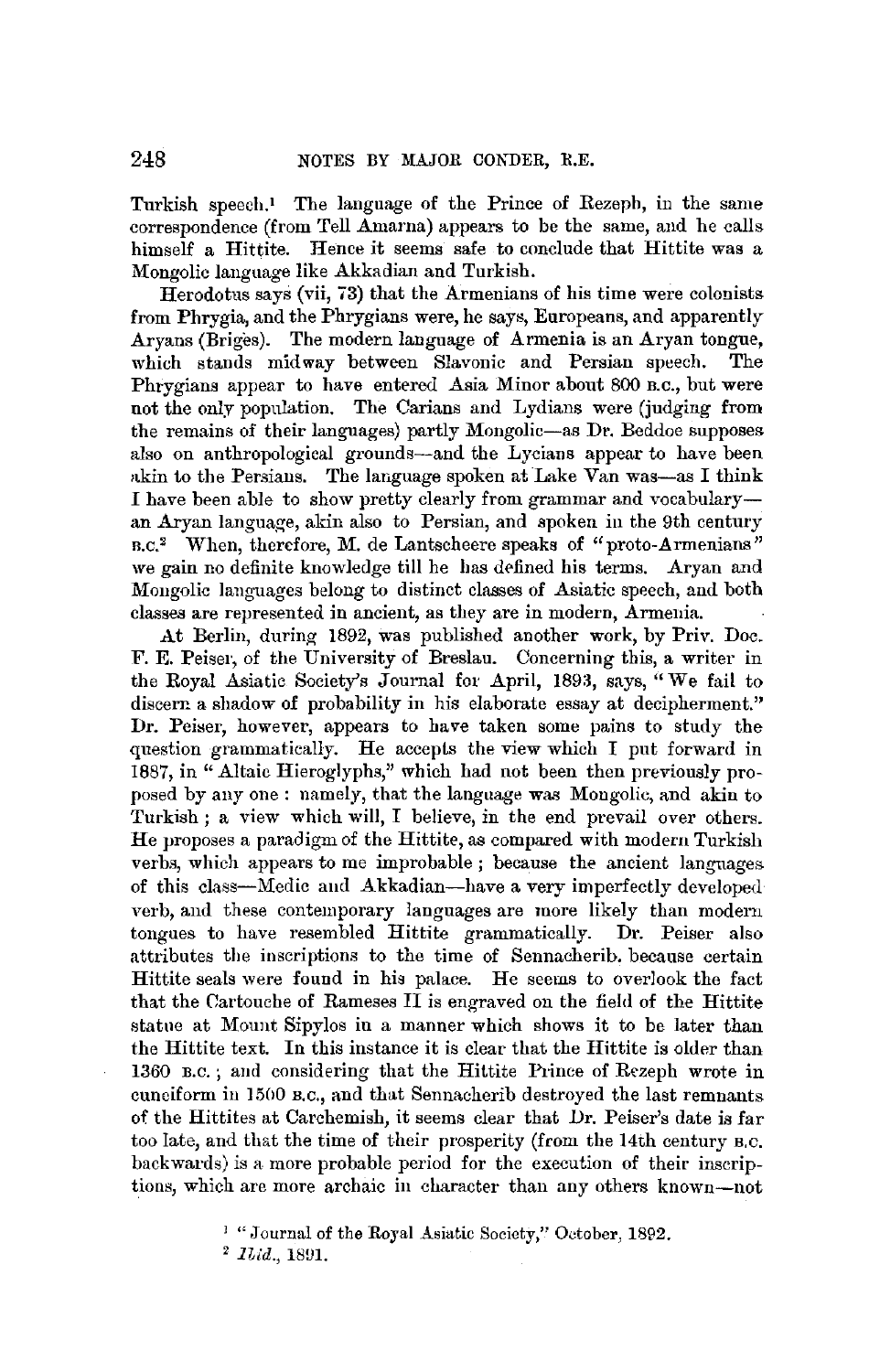even excluding Egyptian. If, however, the true method of discovering the sounds of the Hittite, by use of the Cypriote syllabary, were adopted, instead of giving merely arbitrary values to the emblems not founded on comparative study, it is possible that advance might be made in Germany in this study, if the right class of language be compared.

The Rev. C. J. Ball has added a note to my article on the Hittites in the new "Smith's Bible Dictionary," which contains two statements from which I entirely dissent. First, that all the names of Hittites in the Bible are" of a decidedly Semitic complexion," which is asserted in spite of the fact that names like Ephron, Beeri, and Toi, have entirely puzzled great Semitic scholars. And, secondly, that "we do not certainly know the sound of a single Hittite symbol," which ignores the Cypriote comparison **which** in certain cases is perfectly clear, especially as regards *mo, ne, ti,* &c. Mr. Ball has long been interested in the subject, and since 1887 has compared the Hittite with Hebrew *(Semitic)*, with Armenian  $(Aryan)$ , and with Chinese (*Mongolic*), so that it is evident that his mind is still open. It is, however, in each case obvious that a considerable historic lapse of time separates the archaic speech in question, from these proposed parallels.

Mr. D. G. Hogarth has published in 1893 a long Hittite text of seventy lines; but it is unfortunately so mutilated as to throw little new light on the subject. It is, however, now clear that we already possess the system in its complete state, and that only about 130 signs were used, which renders it improbable that the system was purely ideographic, and makes the search of the syllabic values more hopeful. My views have been supported by Dr. I. Taylor, by Mr. T. G. Pinches, and by Dr. Peiser, while others have contented themselves with leaving the various suggestions put forward without reply.

Two articles on the subject have also appeared in the "Sunday School Times" in America, from Dr. Peter Jensen, of the University of Marbnrg, who heads his papers (March 25th, 1893, and April 1st, 1893) "A Solution of the Hittite Question," which appears to me to be a somewhat sanguine title. These demand attention, because it has been announced that his discovery is a new one, whereas, on investigation, it appears that he adds no new proposal to the controversy, which may now be said to be confined to a decision between the Mongolic and the Armenian theories.

Dr. Jensen informs us that he has" shared in the attempts to decipher the inscriptions of Mitanni." There is only one inscription written by a King of Mitanni in the native language, and if his "results" have been "but scanty," the reason is, I think, to be found in the fact that he is led to attempt an Aryan comparison. He says that "it matters not who the people were to whom we owe the (Hittite) inscriptions," basing this statement apparently on the fashionable belief that "language is not a test of race." As a fact, the great races of Asia, in our own time, are still distinguished by the same classes of language which distinguish them on the earliest known monuments; and at all intermediate periods of history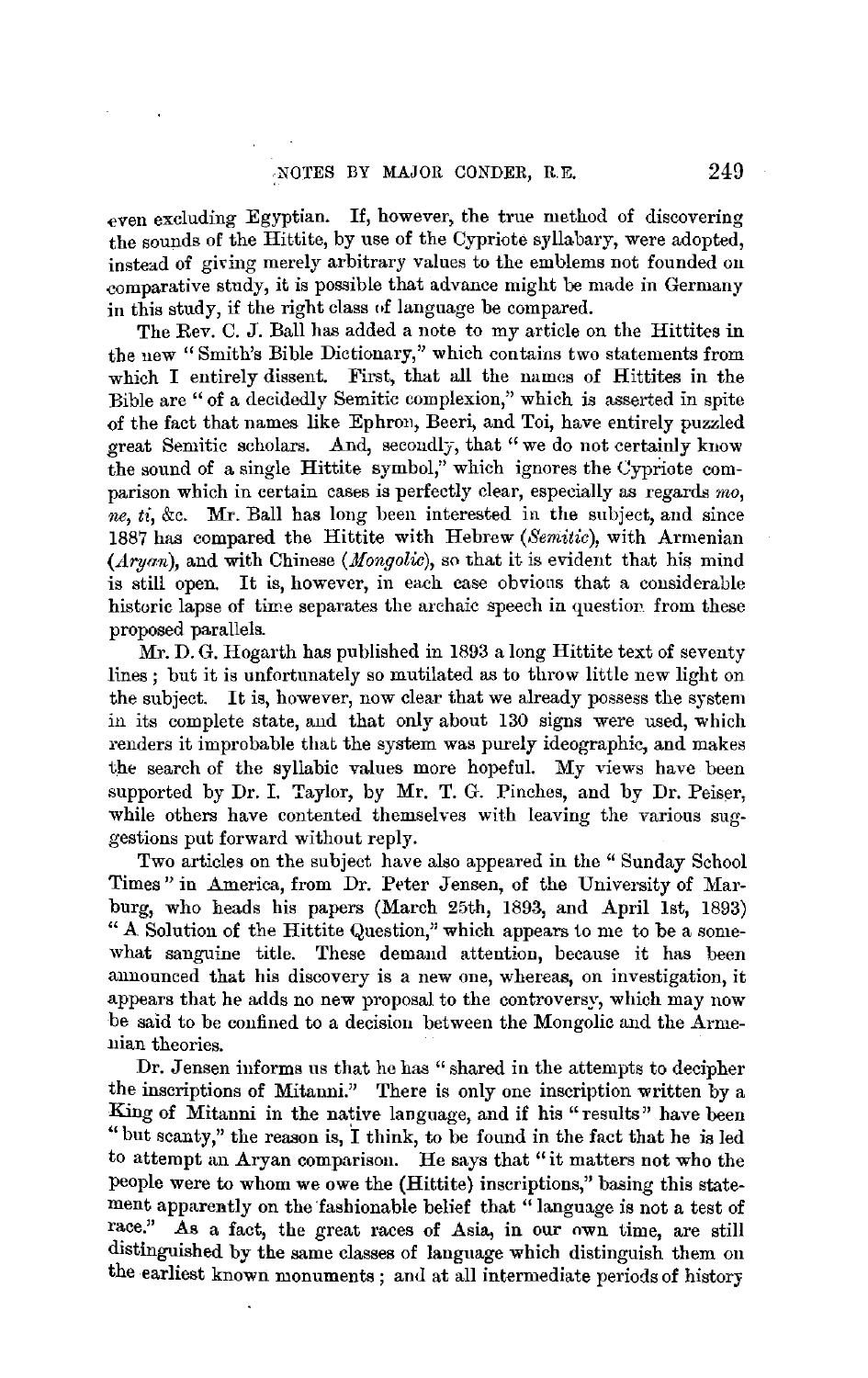they have been so distinguished. The fact that the Hittite type is Mongolic is, therefore, a fair argument in favour of their having spoken a Mongolic language.

Dr. Jensen sees an "Egyptian influence" in the Hittite civilisation. but does not inform us of any details. There were symbols common to Chaldea and Egypt, which were also known to Hittites; but the Hittite art is as distinct from Egyptian as it well could be ; and the assertion, therefore, requires proof. The author then proceeds to state that the opinions of Dr. Sayce, Rev. C. J. Ball (he does not specify which of the three views of the latter he intends), Major Conder, and Dr. Peiser are "in fact all without foundation," for which reason it becomes difficult to understand why he reproduces so much of the work of his predecessors, though, as a rule, he omits to notice that this is the case.

Dr. Jensen says that the inquiry includes (1) the analysis of the contents of the texts, and (2) the determination of the phonetic values. This appears to reverse the true problem, and he regards the second part of the inquiry as the more difficult. It will be evident to all that if we did not know the sound of the letters C, A, T, and assumed that the group meant "dog," we should be hindered in discovering that the sound was "cat," especially if we regarded it as being Hebrew or Chinese instead of English. The only basis on which any serious study can rest is on the recovery of the sounds of the emblems, by aid of the Cypriote syllabary. which Dr. Jensen ignores in favour of purely arbitrary proposed sounds, which cannot convince because they are conjectural, and based on the assumption that Hamatb, Carchemisb, and other cities are probably noticed in the texts.

Dr. Jensen attributes to Dr. Peiser the discovery of the "divider" between words. This I noticed in 1887, and, as I have stated **in** "Altaic Hieroglyphs," I found while correcting the proofs that I had been forestalled in the proposal by Dr. Sayce. There is nothing new, therefore, **in**  the observation. He continues to state that the "words most probably never underwent modification at their beginning, but only at their end, so that the language of the inscriptions is suffixed." The conclusion is correct, and is one which I argued in 1887 : but it is fatal to Dr. Jensen's comparisons with modern Armenian. Armenian is an inflected Aryan language, as every scholar knows, and has no suffixes such as are distinctive of Mongolic languages. In Mongolic speech we do not find " for-a-man," but "man-for"; that is to say, a suffix instead of a pre-<br>position. In Armenian the preposition is used as in all Arvan speech. In Armenian the preposition is used as in all Aryan speech. Dr. Jensen thus convicts himself of want of acquaintance with the distinctive grammar of Aryan, as contrasted with Mongolic speech.

The first emblem on the Hamath stones is either a verb or a noun. Dr. Jensen says it means" I am," though in Egyptian (as I have shown in tormer papers) a very similar emblem means "speech." In suffixing languages, the Yerb never stands first, though it does in Aryan and Semitic inflected languages. Dr. Jensen, however, says it means "I," with "am" understood, though the emblem *mu* for "I" may be **very**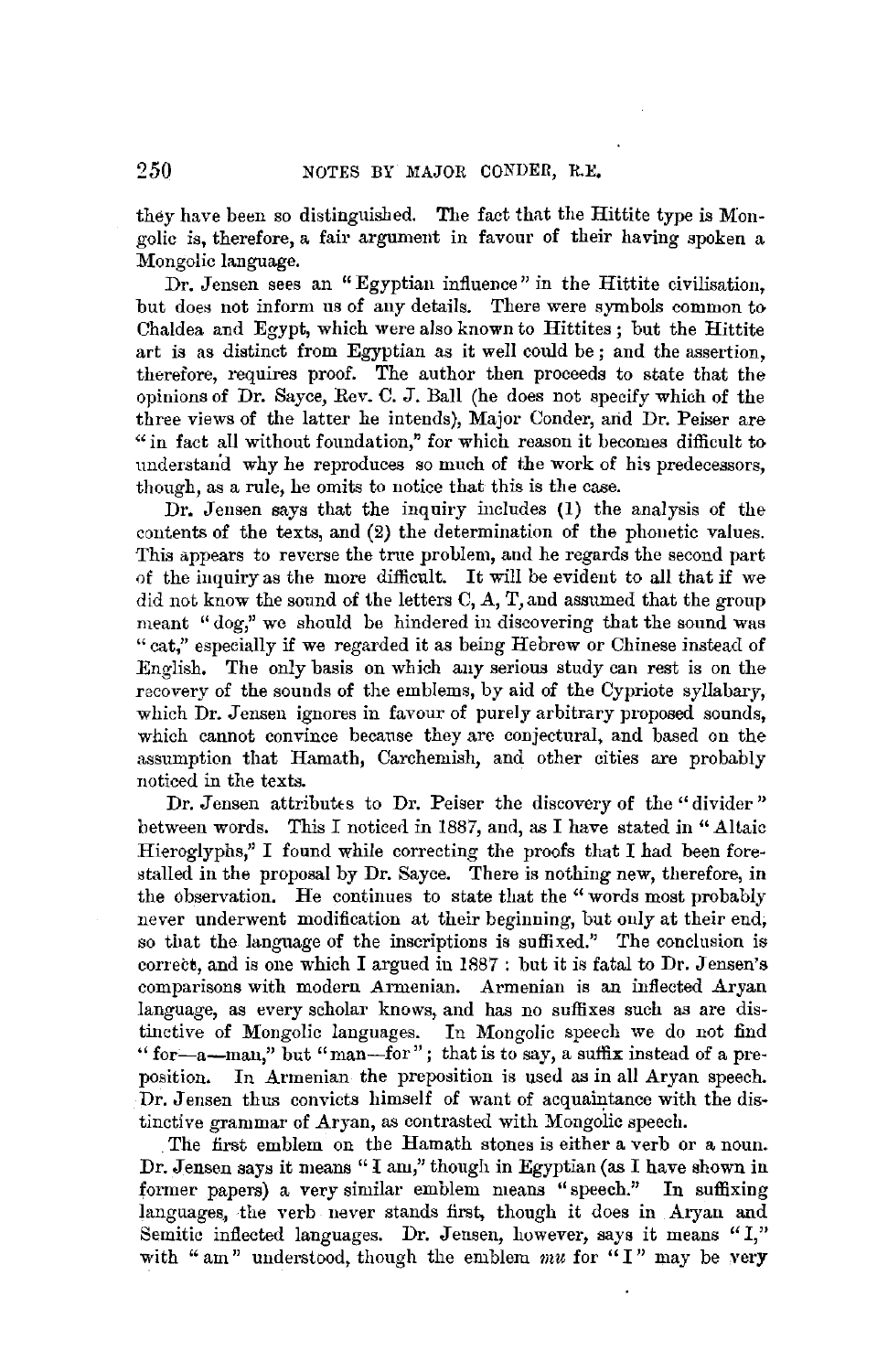easily distinguished in Hittite, and is quite different. He regards the next sign as the "nominative exponent," though in suffixed languages there are two nominatives-definite and indefinite. To me it seems that these four signs mark the plural, being very like the plural emblem in other systems. This is perhaps confirmed by the sound *me,* which may be derived for them from the boss of Tarkondemos, which sound Dr. Jensen wrongly ascribes as a discovery to Dr. Peiser.

The most notable statement in his paper is as follows :-

" It is evident that in the Hittite writing we cannot find a consonant and vowel writing combined with ideographs, and as in the whole series of instances signs are interchangeably used, so that, for instance, for one definite sound there are found three signs, we can hardly speak of it as syllabic writing. For in order to render a syllable such as *ru* they hardly could have used these signs." "This rather indicates that it is a species of consonantal writing, or at least one which lays no great stress on the indication of the vowels."

After such a statement it becomes unnecessary to study Dr. Jensen's proposals in detail. Any scholar, acquainted with Egyptian, or Cuneiform, or Chinese, will see at once that Dr. Jensen has not mastered the rudiments of his subject, and cannot be acquainted with the well-known peculiarities of other hieroglyphic systems. The alphabet was the latest development in a series which began with picture writing, and developed syllabaries before consonants. The number of emblems used by the Hittites is by itself proof that their system was mainly syllabic; but all hieroglyphic systems have used some ideograms to aid the explanation of syllables.

The conjectural signs for " $\text{king}$ ," "country," "people," &c., which Dr. Jensen proposes, have no value, because they are not based on any knowledge of the syllabic sounds, or on any comparative study, but are purely conjectural. It was not by such means that Champolliou obtained the clue to Egyptian, but by painful comparative study, and by recovery of syllabic values.

In his second paper he endeavours to restore the language by aid of Armenian, which, as above mentioned, is not a suffixing language. It may be noted that he reads *Markasi* for Merash, which is impossible, and that he ignores the fact that *Tarku* is a well-known Turkish and Mongol word. He asserts that the Assyrians had "no exact equivalent in their writing" for the first letter in the name of Hamath, which only shows his want of acquaintance with Assyrian. Finally, he says that an anthropologist has shown the Jews to be a mixture of "Semites, Indo-Europeans, Amorites, and Alarodian Hittites." The Jews are a purely Semitic people. The Amorites were not Indo-Europeans-their speech was purely Semitic, as is their type on the monuments. The term Alarodian has no racial signification. The (remote) resemblance between Jews and Armenians is due to the ancient infusion of Semitic blood in the veins of the latter, which is indicated also by the use of loan words from Semitic languages in Armenian.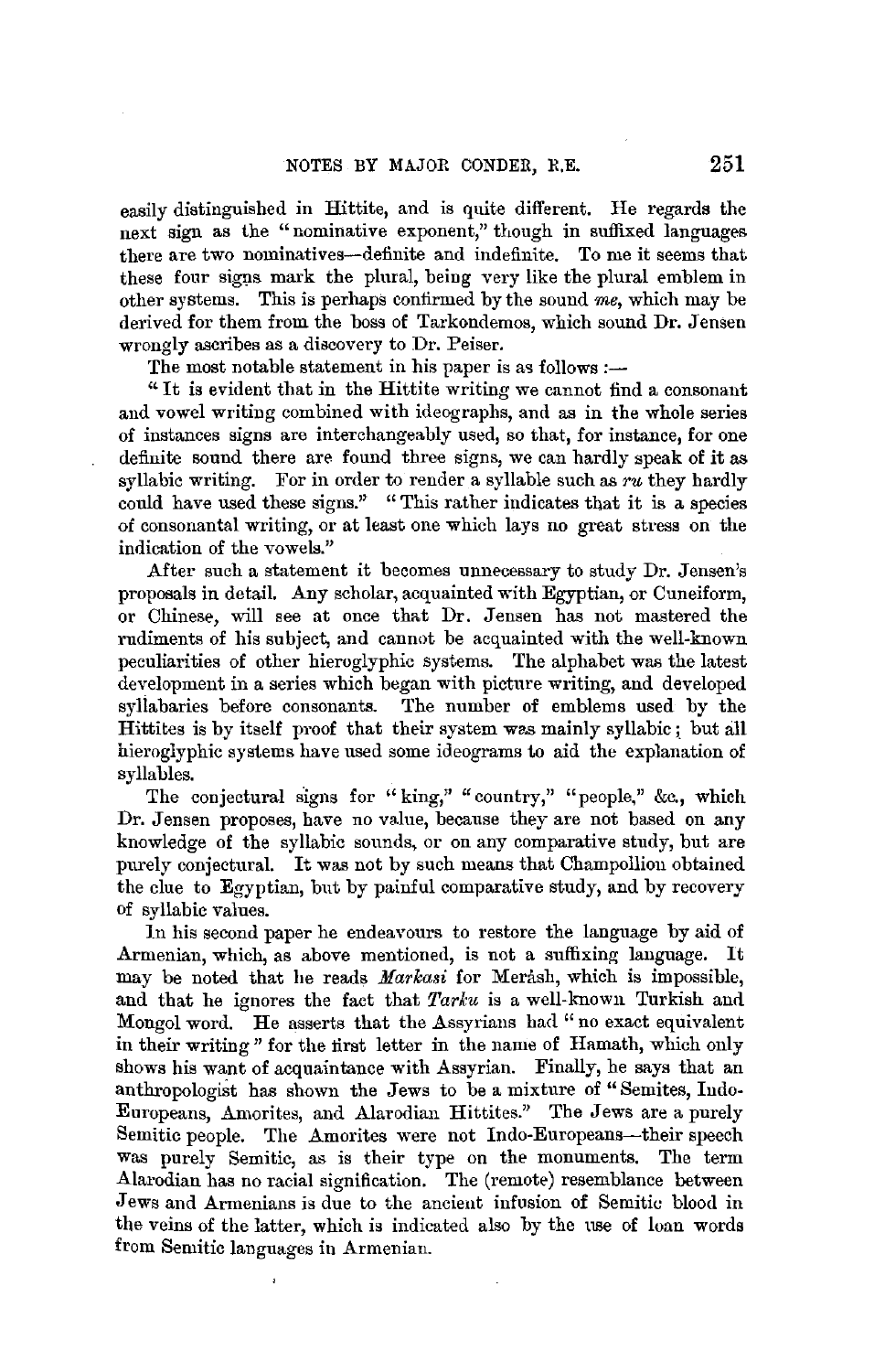Such considerations lead me to the conclusion that Dr. Jensen is still a tyro in the study of the subject of ancient Asiatic scripts and. languages; and that he evolves a system instead of studying such indications as we possess.

The arguments on which I have based my own views have been the following :—1st, the reading of the short bilingual : 2nd, the character of the names of Hittite towns and persons: 3rd, the fact that the verbforms in the letter of the Hittite Prince of Rezeph are Akkadian: 4th, the character of the Mitanni language spoken in Armenia in 1500 B.c., especially the cases of the noun; and 5th, the sounds of Hittite emblems as obtained from Cypriote. Until these arguments are shown to be fallacious, it appears certain that the Mongolic theory must prevail : especially as Dr. Sayce, Dr. Peiser, and Dr. Jensen, now all agree that we have to deal with suffixing speech : for no Aryan language can properly be so described, and the only suffixing languages of Western Asia are Mongolic. I append a table of those Hittite emblems of which the sound may, I think, be regarded as well established.

c. R. CONDER.

## NOTE.

With regard to this table, *Ba* is similar to the Akkadian sign ; *Bi* is the Akkadian sign for "two";  $Du$  is similar to the Akkadian sign  $du$ . meaning "to go," represented by the foot.  $Es$  is the Akkadian value of the sign "three": *Bar* is an "altar" as in Akkadian, and in the text may represent the verb "to be" (Turkish *bar): Dim* is taken from the bilingual, and is very similar to the Akkadian *dim: Tar (or Tark)* is from the bilingual, as is also *Me* which represents the plural sign: *Un* is the sign for "ten" (as in Egyptian and Akkadian) and the Akkadian sound  $\overline{Un}$  means "ten" (Turkish  $On$ ): the remaining values are those found in the Cypriote syllabary derived from the Hittite, and from which I believe sprang the Phœnician alphabet. Several other conjectural signs might be added, as *Khat* for "Hittite "-two allies meeting, the word *Khat*  meaning "companion": *Dib* or *Dub* "tablet," represented as in Akkadian by a tablet:  $Gu$  "speech"—a head and neck:  $Khu$  " bird "—an eagle: *Sak* "head "-a head:  $Ab$  "camel "-a camel's head; *Is* for the asses" head; *Dib* for the sheep's head; and seyeral others which can only be ascertained when new texts are discovered. These latter are not, how-·ever, more than conjectural, but those tabulated depend, not on conjectures, but on comparisons.